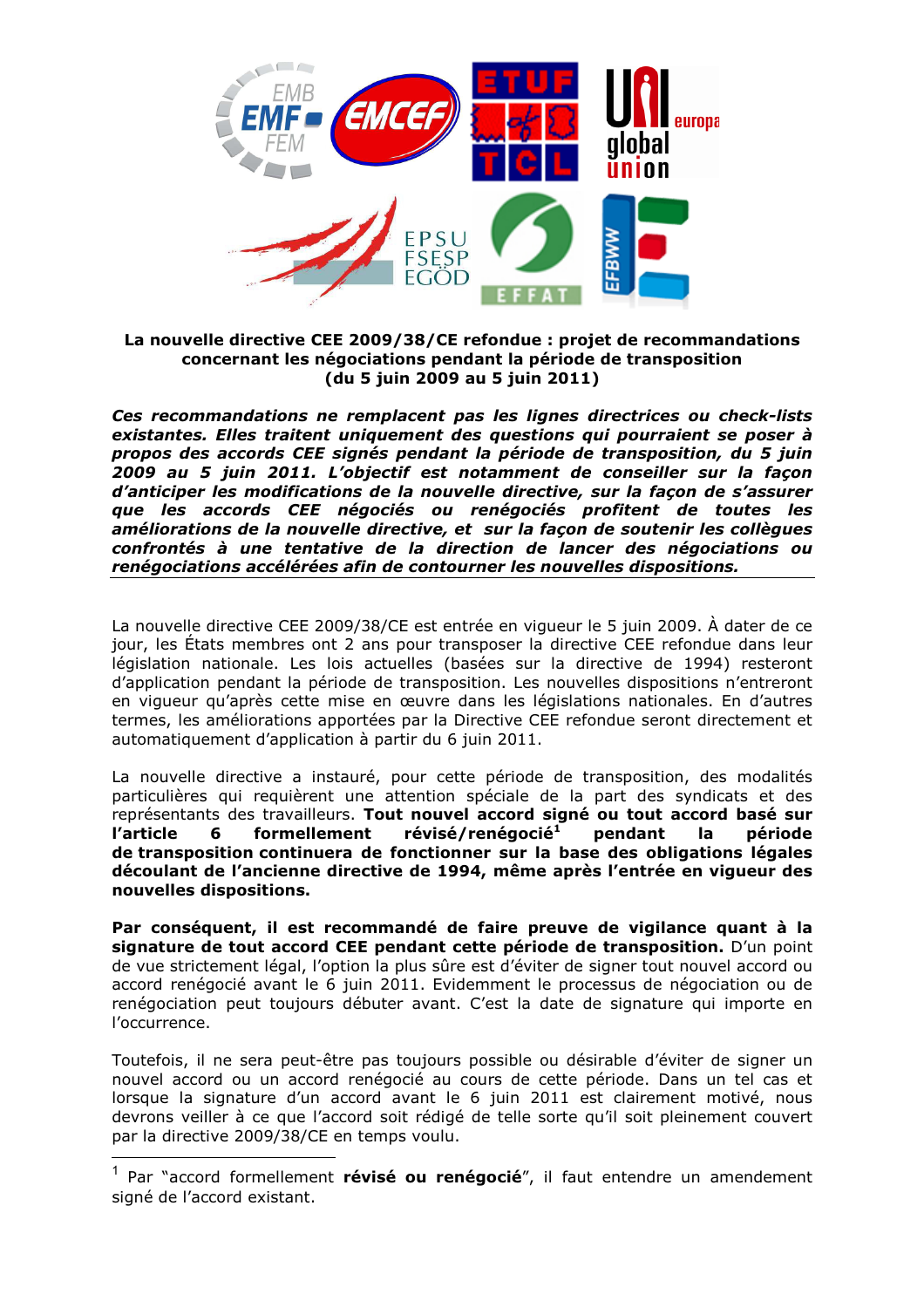

Par ailleurs, lorsque des négociations ou renégociations ont lieu pendant la période de transposition, les parties devront prendre les dispositions de la nouvelle directive CEE comme base de travail. La plus grande partie des améliorations contenues dans la directive ont été acceptées par les partenaires sociaux européens (la CES et BusinessEurope) et reprises par la Commission européenne dans sa proposition juridique. Il n'y a donc aucune raison de retarder encore leur introduction dans les négociations ou renégociations en cours ou de limiter leur application aux accords CEE existants.

## Rôle des syndicats dans l'assistance des CEE lors de négociations ou de renégociations

Les syndicats jouent un rôle clair dans le soutien et la formation des représentants des salariés dans les CEE. La nouvelle directive souligne le fait que les GSN ou CEE impliqués dans un processus de renégociation peuvent se faire assister par des représentants syndicaux. Il est essentiel que l'implication des syndicats soit explicitement requise par ceux impliqués dans la négociation ou renégociation d'accords.

### Les droits à l'information et à la consultation sont mieux définis par la nouvelle directive.

Les accords CEE servent à déterminer comment l'information et la consultation doivent avoir lieu dans les grandes entreprises. Ils peuvent bien entendu inclure des bonnes pratiques qui vont au-delà des normes minimales fixées par la directive CEE. Ils ne peuvent pas décider de l'interprétation légale des termes « transnational », « information » et « consultation ». Néanmoins, il est fortement recommandé que les accords négociés et renégociés incluent dans leurs textes les définitions précisées dans la nouvelle directive puisqu'elles apportent une certaine clarification pour tous les acteurs concernés.

Information : la transmission par l'employeur de données aux représentants des travailleurs afin de permettre à ceux-ci de prendre connaissance du sujet traité et de l'examiner; l'information s'effectue à un moment, d'une façon et avec un contenu appropriés, qui permettent notamment aux représentants des travailleurs de procéder à une évaluation en profondeur de l'incidence éventuelle et de préparer, le cas échéant, des consultations avec l'organe compétent de l'entreprise de dimension communautaire ou du groupe d'entreprises de dimension communautaire.

Consultation : l'établissement d'un dialoque et l'échange de vues entre les représentants des travailleurs et la direction centrale ou tout autre niveau de direction plus approprié, à un moment, d'une facon et avec un contenu qui permettent aux représentants des travailleurs d'exprimer, sur la base des informations fournies et dans un délai raisonnable, un avis concernant les mesures proposées qui font l'objet de la consultation, sans préjudice des responsabilités de la direction, lequel pourra être pris en compte au sein de l'entreprise de dimension communautaire ou du groupe d'entreprises de dimension communautaire. La consultation s'effectuera de facon à permettre aux représentants des travailleurs de se réunir avec la direction centrale et d'obtenir une réponse motivée à tout avis qu'ils pourraient émettre.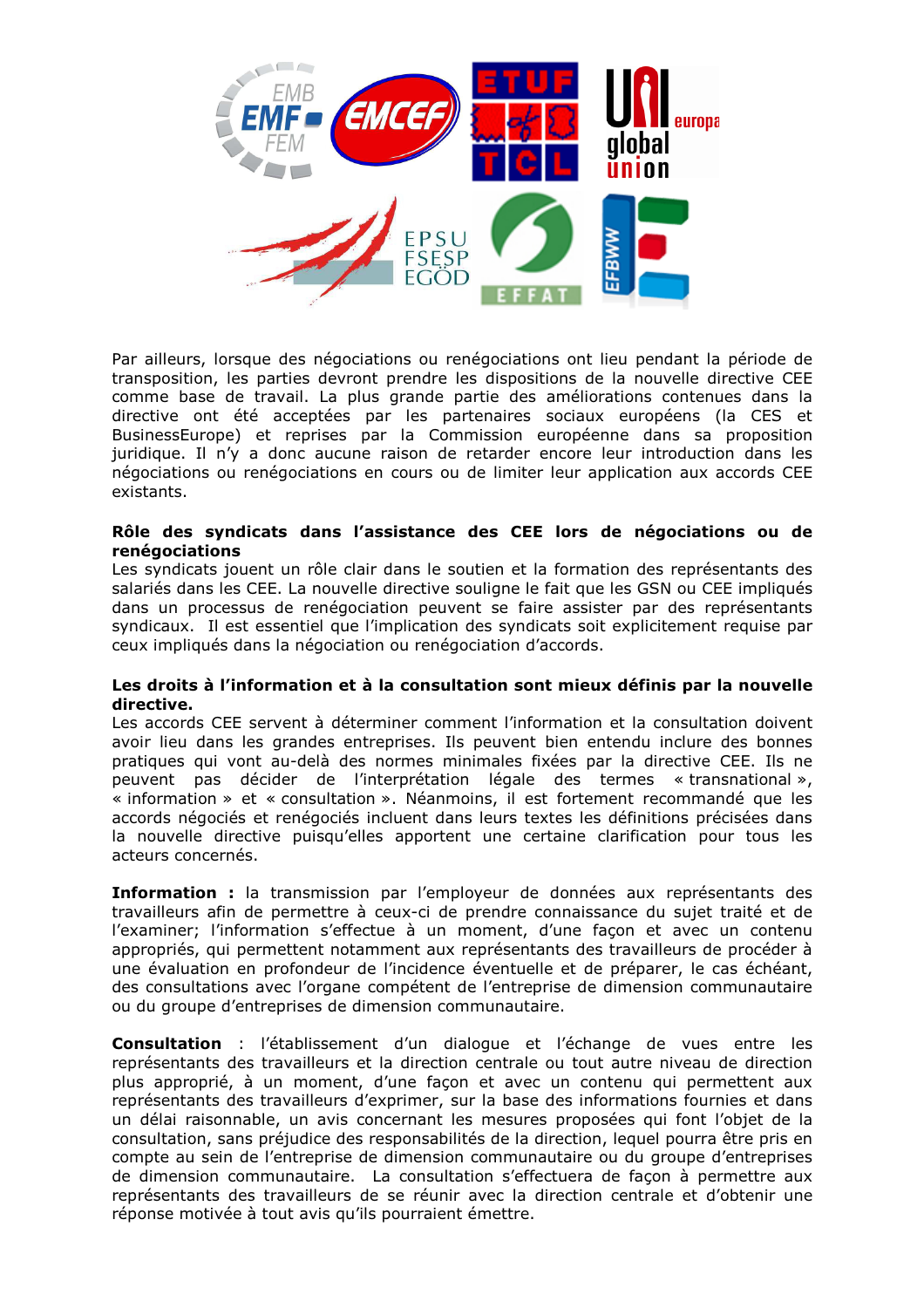

**Questions transnationales :** Sont considérées comme transnationales les questions qui concernent l'ensemble de l'entreprise de dimension communautaire ou du groupe d'entreprises de dimension communautaire, ou au moins deux entreprises ou établissements de l'entreprise ou du groupe situés dans deux États membres différents. Ceci inclut des questions qui, indépendamment du nombre d'États membres concernés, revêtent de l'importance pour les travailleurs européens, s'agissant de l'ampleur de leur impact potentiel, ou qui impliquent des transferts d'activité entre États membres.

Selon le considérant 12 de la nouvelle directive (qui est également dans le préambule à la directive de 1994), ces questions incluent des décisions prises dans un Etat membre autre que celui où les travailleurs concernés sont employés, et, selon le considérant 16, elles incluent également des questions qui, sans tenir compte du nombre d'Etats membres impliqués, sont importantes pour la main d'œuvre européenne en termes d'ampleur de leurs effets potentiels.

ATTENTION : les employeurs pourraient essayer de détourner les définitions de l'information, de la consultation et de la transnationalité. Ceci est illégal. Toutefois, de meilleures pratiques allant au-delà des normes minimales de la directive sont toujours possibles.

### **Circonstances exceptionnelles:**

Sur la base des prescriptions subsidiaires et des nouvelles définitions, les accords CEE stipuleront que, dans le cas de circonstances exceptionnelles ou de mesures envisagées susceptibles d'affecter considérablement les intérêts des travailleurs (en particulier dans le cas d'une délocalisation, de la fermeture d'établissements ou d'entreprises ou de licenciements collectifs) le comité restreint ou, en l'absence de celui-ci, le comité d'entreprise européen a le droit de se réunir, à sa demande, avec la direction centrale, afin d'être informé et consulté (dans le sens des nouvelles définitions).

Dans le cas d'une réunion organisée avec le comité restreint, ont aussi le droit de participer les membres du comité d'entreprise européen qui ont été élus ou désignés dans les établissements et/ou les entreprises qui sont directement concernés par les circonstances ou décisions en question.

La réunion d'information aura lieu dès que possible, sur base d'un rapport écrit rédigé par la direction centrale. Les informations fournies doivent permettre aux représentants des travailleurs de procéder à une évaluation en profondeur des mesures envisagées. Au cours de cette réunion, représentants des travailleurs et direction s'accordent sur un processus de consultation (dates retenues, rôle des experts pour aider les représentants des travailleurs à motiver leur avis).

Sur la base du calendrier convenu, la réunion de consultation sera organisée dans le but de permettre aux représentants des travailleurs d'émettre leur avis et d'entamer des discussions avec la direction. Après la réunion de consultation, une autre réunion sera organisée pour permettre à la direction de répondre à l'avis du CEE.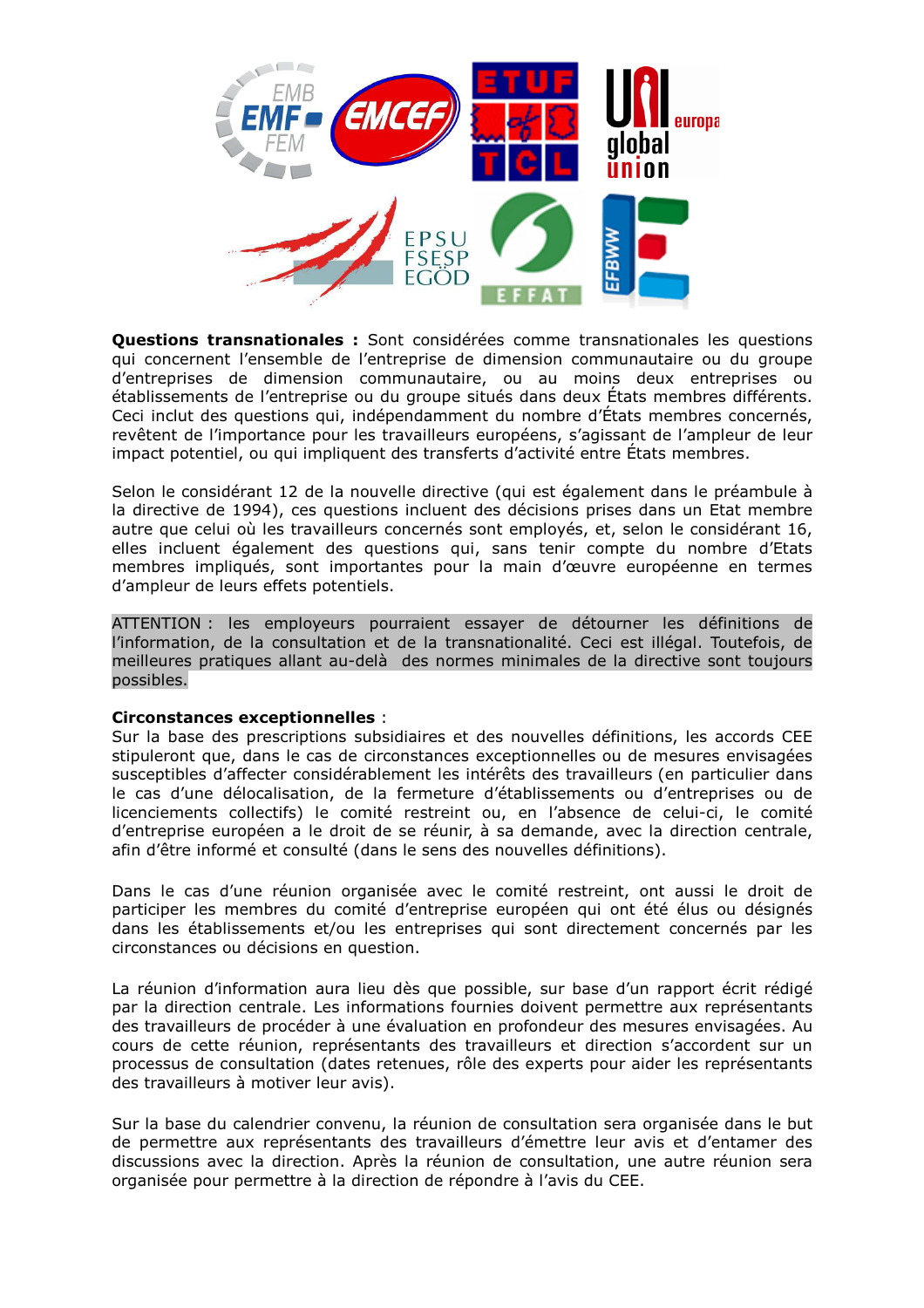

ATTENTION : certains employeurs pourraient tenter d'intégrer à l'accord un délai limité pour la consultation. Ceci est inacceptable. Des processus d'information et de consultation appropriés doivent être décidés au cas par cas, en fonction de l'ampleur des mesures envisagées. Il est également essentiel de ne pas traiter la consultation comme une barrière au processus décisionnel, mais bien comme une contribution à la prise de décision effective de l'entreprise. La nouvelle directive le stipule clairement.

## Droit à la formation

Les nouveaux accords stipuleront clairement les modalités de formation des membres du CEE (et du GSN au cas où un nouveau processus de négociation surviendrait suite à un changement significatif de structure). La nouvelle directive CEE donne aux membres du CEE le droit de recevoir une formation et d'être libérés de leur travail à cette fin. La direction doit supporter le coût de la formation et ses frais connexes. Les représentants de travailleurs doivent déterminer le sujet de la formation, choisir les formateurs, et décider du mode d'organisation de la session de formation (niveau individuel, national ou du CEE).

### Obligation d'informer les travailleurs et autres représentants des salariés

Chaque membre du CEE a le devoir de faire rapport au niveau national. Par conséquent, la direction doit procurer à chaque membre des moyens de communication appropriés avec ses structures nationales de représentation syndicale. Si ces structures font défaut, un accès régulier aux sites de l'entreprise doit être mis en place ; ceci inclut la possibilité pour les membres du CEE de contacter les travailleurs qu'ils représentent par voie électronique, laquelle devra être mise à leur disposition là où elle existe.

### Articulation des niveaux national et européen des processus d'information et de **consultation**

L'accord CEE devrait veiller à la bonne articulation des niveaux national et européen d'information et de consultation. Plus spécifiquement, il faut noter que la nouvelle directive CEE établit que le processus d'information au niveau européen devrait précéder, ou au moins commencer en même temps que, les processus nationaux, afin de garantir l'effectivité de ces processus.

### **Clause d'adaptation**

La clause d'adaptation prévue à l'article 13 de la directive CEE 2009/38/CE s'applique, dès l'entrée en vigueur des lois nationales, à tous les accords, y compris les accords « article 13 » de la directive de 1994 et les accords « article 6 » qui sont signés ou révisés pendant la période de transposition. Cette clause permettra de renégocier ces accords selon les termes de la nouvelle directive, mais elle s'appliquera uniquement si ces accords ne contiennent pas déjà des dispositions prévoyant une modification de structure ou en cas de conflits entre les dispositions.

ATTENTION : Les employeurs, lors de la renégociation d'accords « article 13 » ou « article 6 » ou de la négociation de nouveaux accords, pourraient tenter d'intégrer des clauses portant sur la modification de structure, afin d'ôter de façon permanente la possibilité de renégocier ces accords en vertu de la nouvelle directive. Ceci est inacceptable et doit être évité en incluant une clause d'adaptation équivalente à a